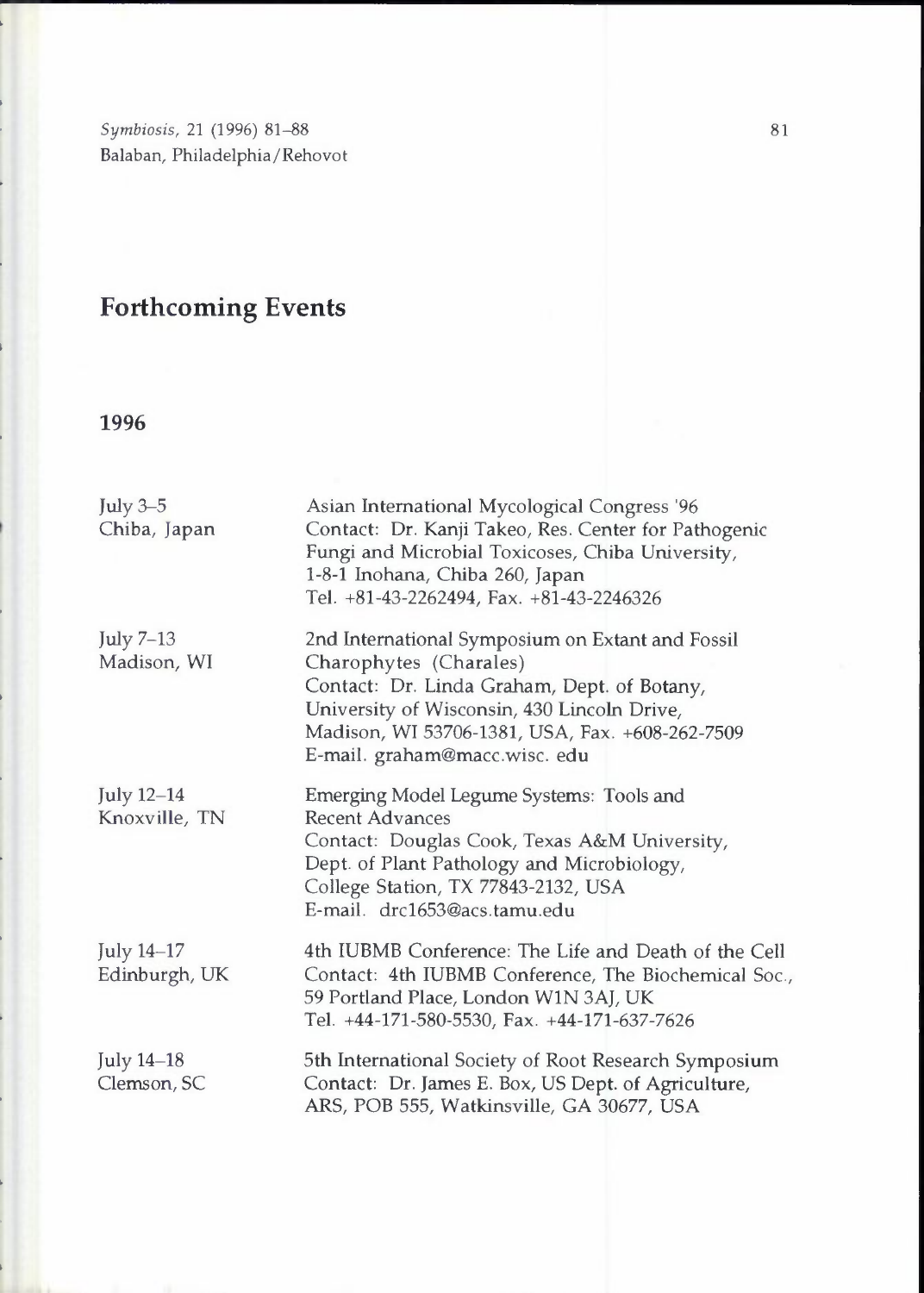| July 14-19<br>Knoxville, TN        | 8th International Molecular Plant-Microbe Interactions<br>and 7th Annual Barlinburg Symposium<br>Contact: Dr. Gary Stacey, Director,<br>Center for Legume Research, M409 Walters<br>Life Science Bldg., Univ. of Tennessee,<br>Knoxville, TN 37996-0845, USA, Fax. +615-974-4007                                          |
|------------------------------------|---------------------------------------------------------------------------------------------------------------------------------------------------------------------------------------------------------------------------------------------------------------------------------------------------------------------------|
| July 15-20<br>Boston, MA           | 3rd Semiannual Meeting of the International Society<br>for Environmental Biotechnology<br>Contact: D.L. Wise, 342 Snell Engineering, NE Univ.<br>Boston, MA 02115, USA, Fax. +617-373-2784                                                                                                                                |
| July 17-19<br>Lago di Garda, Italy | ECCM2, Second EuroConference on Carbohydrate Mimics<br>Contact: Dr. Yves Chapleur, ECCM 2, Univ. Henri Poin-<br>care-Nancy 1, BP 239, 54506 Vandoeuvre, France.<br>Fax. +33-83-912479, E-mail. ychapleu@meseb.u-nancy.fr                                                                                                  |
| July 21-26<br>Milan, Italy         | 18th International Carbohydrate Symposium<br>Contact: Dr. Annamaria Naggi, Exec. Secretary,<br>18th Intl. Carbohydrate Symp., Istituto di Chimica<br>e Biochimica 'G. Ronzoni', via G. Colombo 81,<br>20133 Milan, Italy, Fax. +39-2-70633007                                                                             |
| July 27-31<br>Indianapolis, IN     | Joint Annual Meeting of the American<br>Phytopathological Society and the Mycological Society<br>of America<br>Contact: Joan Schimml, 3340 Pilot Knob Road,<br>St. Paul, MN 55121-2097, USA<br>Tel. +612-454-7250, Fax. +612-454-0766<br>E-mail. ZZZ6882@vz.cis.umn.edu                                                   |
| August 4-8<br>Seattle, WA          | Am. Bryological and Lichenological Society Meeting<br>Contact: Brent D. Mishler, Dept. of Integrat. Biology,<br>University of California and Jepson Herbaria,<br>Bldg. 2465, 1001 Valley Life Sciences,<br>Berkeley, CA 94720-2465, USA<br>Fax. +510-643-5390, Tel. +510-642-6810<br>E-mail. bmishler@garnet.berkeley.edu |
| August 4-9<br>Berkeley, CA         | First International Conference on Mycorrhizae (ICOM 1)<br>Contact: Tom Bruns, Dept. of Environm. Science, Policy<br>and Management, University of California,<br>108 Hilgard Hall, Berkeley, CA 94720-3110, USA                                                                                                           |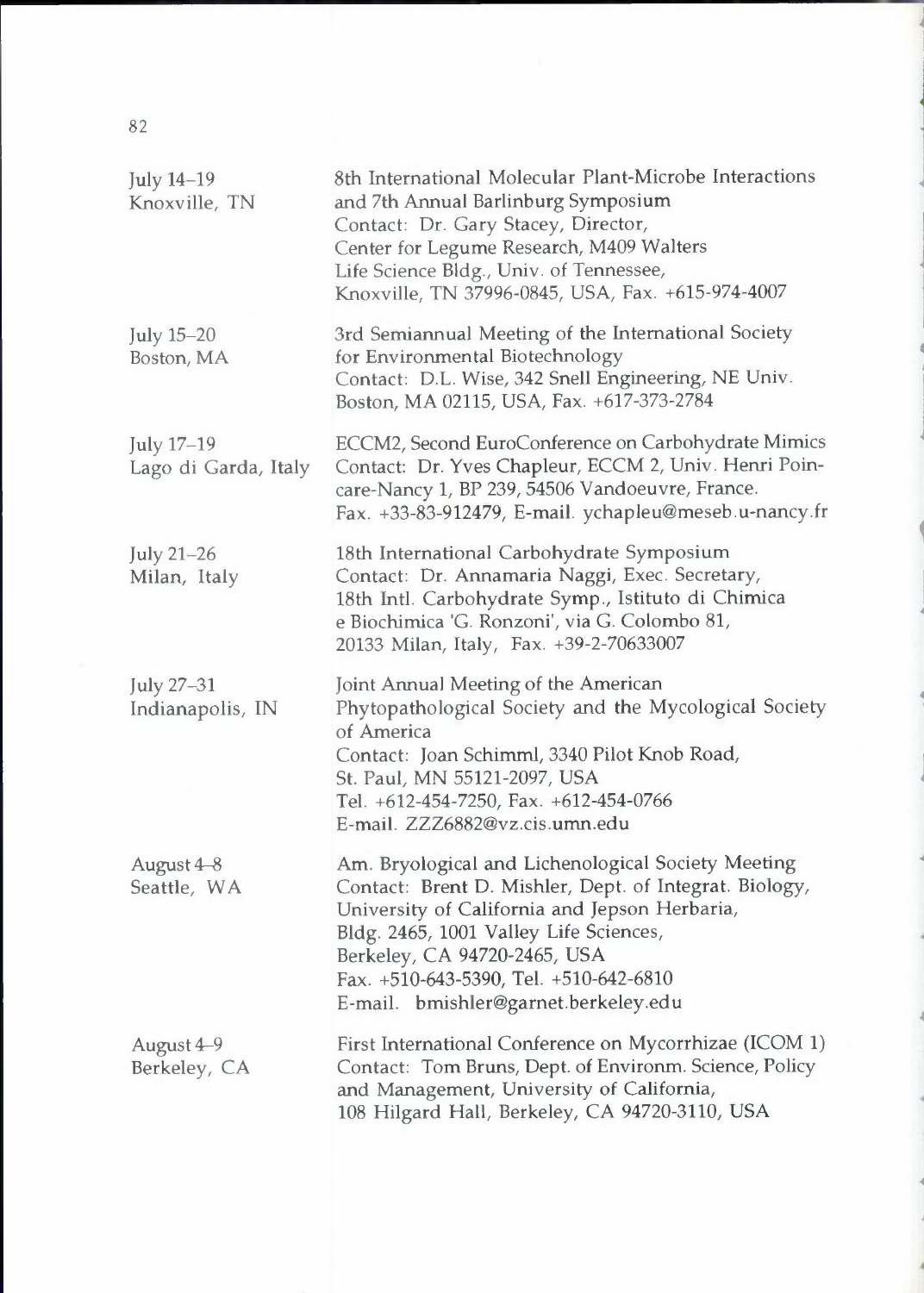#### FORTHCOMING EVENTS

| August 11-15<br>Bergen, Norway    | 5th European Marine Microbiology Symposium<br>Contact: 5th EMMS, Dept. of Microbiology,<br>University of Bergen, Jahnebakken 5, 5020 Bergen,<br>Norway. Tel. +47-55-212662, Fax. +47-55-323962<br>E-mail. 5emms@im.uib.no<br>WWW: http://www.uib.no/im/.                                         |
|-----------------------------------|--------------------------------------------------------------------------------------------------------------------------------------------------------------------------------------------------------------------------------------------------------------------------------------------------|
| August 11-18<br>Jerusalem, Israel | Xth International Congress of Virology<br>Contact: Prof. Y. Becker, Dept. of Molecular Virology,<br>Faculty of Medicine, Hebrew University of Jerusalem,<br>POB 12272, Jerusalem 9120, Israel, Fax. +972-3-5175674.<br>E-mail. virology@kenes.comail.compuserve.com                              |
| August 18-23<br>Jerusalem, Israel | 8th International Congress of Bacteriology<br>and Microbiology of the IUMS<br>Contact: Prof. I. Kahane, IUMS '96,<br>POB 50006, Tel-Aviv 61500, Israel<br>Tel. +972-3-5140014, Fax. +972-3-5175674, -660325                                                                                      |
| August 18-23<br>Kyoto, Japan      | 10th Intl. Congress of Histochem. and Cytochemistry<br>Contact: Prof. Y. Ibata, Congress Chairman,<br>Academic Conference Planning, 383 Murakami-cho<br>Fushimi-ku, Kyoto 612, Japan<br>Tel. +81-75-6112008, Fax. +81-75-6033816                                                                 |
| August 20-24<br>Cambridge, UK     | Intl. Symp. and 2nd World Congress on the Pre-<br>servation & Conservation of Natural Science Collect.<br>Contact: Chris Collins, Natural Sciences Congress<br>Geological Conservation Unit, Dept. of Earth Sci.<br>Downing St., Cambridge CB2 3EQ, UK<br>Tel. +44-223-62522, Fax. +44-223-60779 |
| August 25-29<br>Konstanz, Germany | 6th International Fungal Spore Conference<br>Contact: Prof. K. Mendgen, Universitaet Konstanz,<br>Lehrstuhl fuer Phytopathologie, 78464 Konstanz,<br>Germany, Tel. +49-7531-883680, Fax. +49-7531-883035                                                                                         |
| August 25-30<br>Sydney, Australia | 10th Biotechnology and 9th Symposium on Yeasts<br>Contact: IBS/ISY Secretariat, GPO Box 128, Sydney<br>NSW 2001, Australia, Tel. +61-2-2622277,<br>Fax. +61-2-2622323, E-mail. tourhosts@tourhosts.com.au                                                                                        |
| September 1-7<br>Ottawa, Canada   | 2nd World Congress of Cellular and Molecular Biology<br>Contact: Cellular and Molecular World Congress Office,<br>c/o Golden Planners Inc., Ste. 401, 126 York Street<br>Ottawa, Ont. K1N 5T5, Canada                                                                                            |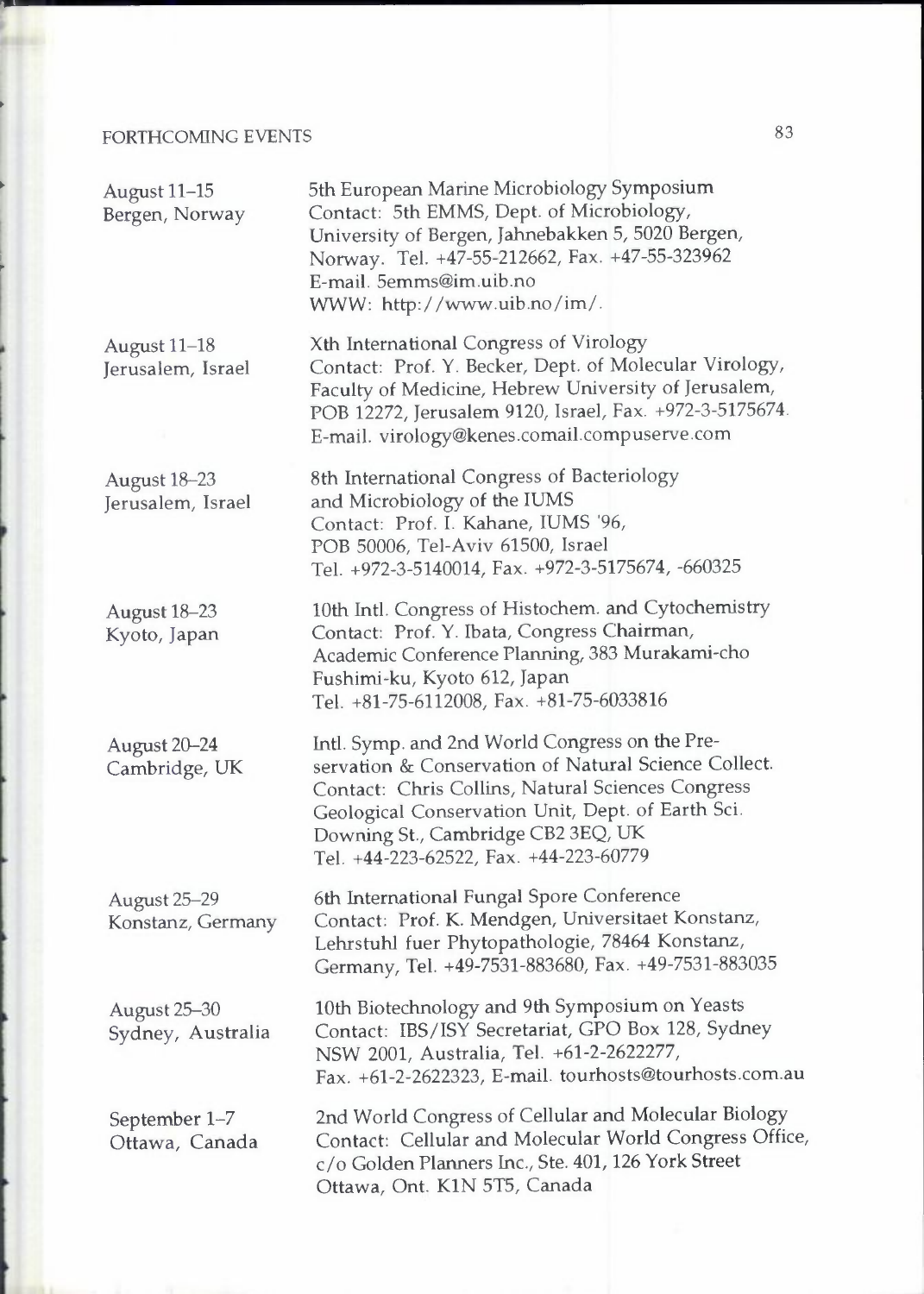| September 1-7<br>Salzburg, Austria              | Third International Lichenological Symposium - IAL3<br>Contact: Dr. Roman Türk, University of Salzburg,<br>Institute for Plant Physiology, Hellbrunnerstr. 34,<br>5020 Salzburg, Austria, Fax. +43-662-80445010                                                                                     |
|-------------------------------------------------|-----------------------------------------------------------------------------------------------------------------------------------------------------------------------------------------------------------------------------------------------------------------------------------------------------|
| September 4-7<br>Siena, Italy                   | Europ. Meeting on Bact. Gene Transfer and Expression<br>Contact: Gianni Pozzi, University of Siena,<br>Dept. of Microbiology, Via Laterina 8,<br>53100 Siena, Italy. Tel. +39-577-280903,<br>Fax. $+39-577-42011$                                                                                   |
| September 4-9<br>Athens, GA                     | International Symposium: Thermophiles '96:<br>Biology, Ecology, and Biotechnology of Thermophilic<br>Microorganisms.<br>Contact: Juergen Wiegel, University of Georgia,<br>Dept. of Microbiology, Athens, GA 30601, USA<br>Tel. +706-542-2674, Fax. +706-542-2651<br>E-mail. jwiegel@uga.cc.uga.edu |
| September 8-12<br>Veldhoven,<br>The Netherlands | 5th Symposium on Lactic Acid Bacteria: Genetics,<br>Metabolism, and Applications<br>Contact: Dr. A.M. Ledeboer, Unilever Research Lab.,<br>POB 114, 3130 AC Vlaardingen, The Netherlands<br>Tel. +31-10-4605239, Fax. +31-10-4605383                                                                |
| September 9-12<br>Norwich, UK                   | Twelfth John Innes Symposium on Protein Machines<br>Contact: Symposium Secretary, John Innes Center,<br>Norwich Research Park, Colney, Norwich,<br>Norfolk NR4 7UH, UK.<br>Tel. +44-1603-452571, Fax. +44-1603-456844                                                                               |
| September 10-12<br>Athens, GA                   | International Workshop: Thermophiles: The Keys<br>to Molecular Evolution and the Origin of Life?<br>Contact: Juergen Wiegel, University of Georgia,<br>Dept. of Microbiology, Athens, GA 30601, USA<br>Tel. +706-542-2674, Fax. +706-542-2651<br>E-mail. jwiegel@uga.cc.uga.edu                     |
| September 12-15<br>So. Lake Tahoe, CA           | Fallen Leaf Lake Conference on Horizontal Gene<br>Transfer: Implications and Consequences<br>Contact: Michael Syvanen, Dept. of Medical<br>Microbiology and Immunology, University of<br>California, Davis, CA 95616, USA<br>Fax. +916-752-8692, E-mail. msyvanen@ucdavis.edu                       |

j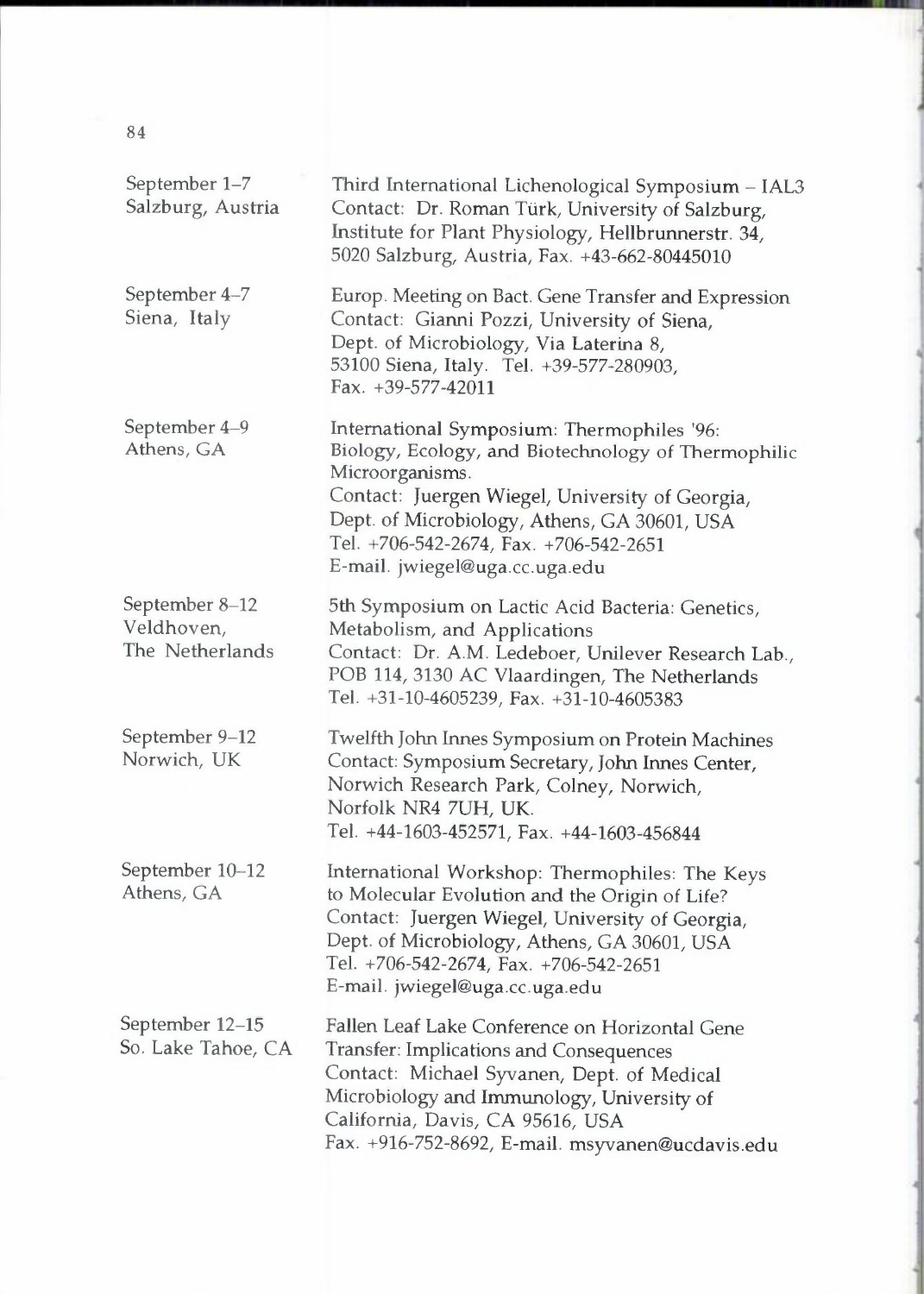#### FORTHCOMING EVENTS

| September 15-18<br>New Orleans, LA                     | 36th Interscience Conference on Antimicrobial Agents<br>and Chemotherapy<br>Contact: ASM Meetings Dept., 1325 Massachusetts Ave,<br>Washington, DC 20005, USA. Fax. +202-942-9340<br>E-mail. meetingsinfo@asmusa.org                                     |
|--------------------------------------------------------|----------------------------------------------------------------------------------------------------------------------------------------------------------------------------------------------------------------------------------------------------------|
| September 15-21<br>Davos, Switzerland                  | International Symposium on Subsurface Microbiology<br>Contact: Prof. Reinhard Bachofen, Institute of Plant<br>Biology, Zollikerstr. 107, 8008 Zürich, Switzerland,<br>Tel. +41-1-385-4280, Fax. +41-1-385-4204,<br>E-mail. bachofen@botinst.unizh.ch     |
| September 16-20<br>Cadiz, Spain                        | First World Congress on Allelopathy.<br>Contact: http://www.uca.es/<br>http://www2.uca.es/dept/quimica_<br>organica/allelopathy.htm or:<br>E-mail. famacias%merlin.uca.es@earn-relay.ac.uk                                                               |
| September 19<br>Reading, UK                            | One Day Conference on State of the Art of Algal<br>Modeling<br>Contact: Dr. Alan Howard, Aquatic Environments<br>Research Center, University of Reading, Reading, UK<br>E-mail. a.howard@reading.ac.uk<br>WWW: http://www.rdg.ac.uk/geog/conference.html |
| September 18-21<br>Tiruchirapalli,<br>India            | International Symposium on Cyanobacterial<br>Biotechnology<br>Contact: Dr. G. Subramanian, Director NFMC,<br>Bharathidasan University, Tiruchirapalli 620024<br>India, Tel. +91-431-60352, Fax. +91-431-60245, -60320<br>E-mail. bdasan@iitm.ernet.in    |
| September 23-26<br>Jena, Germany                       | Meeting of the German Genetic Society<br>Contact: J. Woestemeyer, FSU Jena, Institute for<br>General Microbiology/Microbe Genetics, Neugasse 24,<br>07743 Jena, Germany, Tel. +49-3641-630310,<br>Fax. +49-3641-630321, E-mail. b5wojo@rz.uni-jena.de    |
| September 24-27<br>Santa Cruz de la<br>Sierra, Bolivia | XVIII Latinamerican Reunion of Rhizobiology<br>Contact: Comite XVIII RELAR, Casilla de<br>Correos 247, Santa Cruz de la Sierra, Bolivia<br>Fax. +591-3-323177                                                                                            |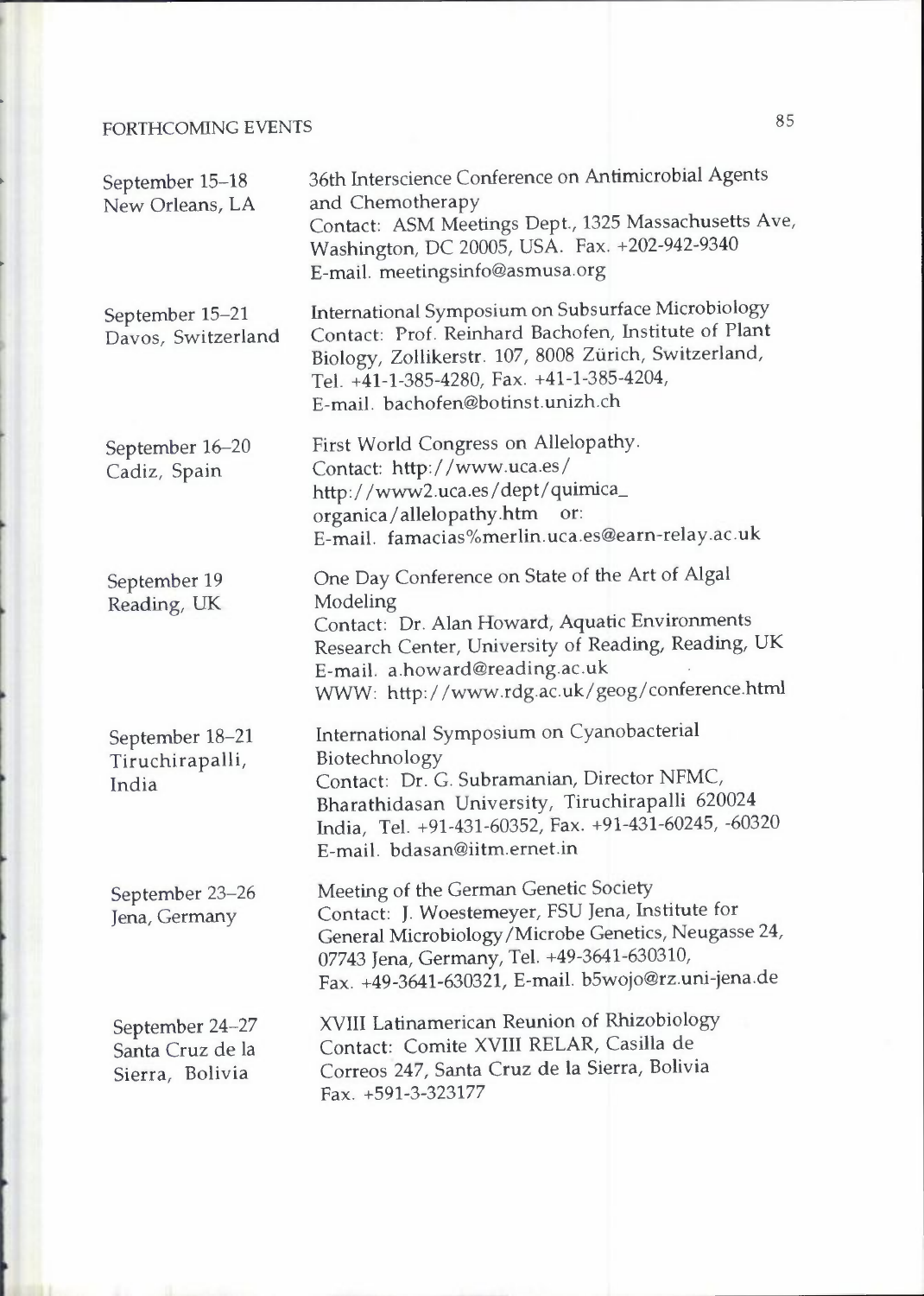| September 30-<br>October 4<br>Melbourne, Australia | First Australasian Conference on The Chemistry and<br>Biochemistry of Sialic Acid-Recognizing Proteins<br>Contact: Ms. F. Crone, Dept. of Medicinal Chemistry,<br>Victorian College of Pharmacy, Monash University,<br>381 Royal Parade, Victoria 3052, Australia<br>Fax. +61-3-99039672,<br>E-mail. fiona.crone@vcp.monash.edu.au |
|----------------------------------------------------|------------------------------------------------------------------------------------------------------------------------------------------------------------------------------------------------------------------------------------------------------------------------------------------------------------------------------------|
| October 16-21<br>Faisalabad,<br>Pakistan           | 7th International Symposium on Biological Nitrogen<br>Fixation with Non-Legumes<br>Contact: National Institute for Biotechnology and<br>Genetic Engineering, POB 577, Jhang Road,<br>Faisalabad, Pakistan, Tel. +92-41-651471,<br>Fax. +92-41-651472, E-mail. kauser@nibge.lke.imran.pk                                            |
| October 20-24<br>Bloomington, USA                  | Conference on Genetics and Molecular Biology of<br>Industrial Microorganisms<br>Contact: Society for Industrial Microbiology,<br>3929 Old Lee Hwy., Ste. 92A, Fairfax, VA 22030-2421,<br>USA, Tel. +703-691-3357, Fax. +703-691-7991                                                                                               |
| October 23-26<br>Havana, Cuba                      | 2nd Latin-American Mycology Congress<br>Contact: Dr. Rolando Tapanes, Institute for<br>Tropical Medicine "Pedro Kouri", Apt. 601,<br>Marianao 13, Ciudad de la Habana, Cuba,<br>Tel. +53-7-336051, Fax. 53-7-215957,<br>E-mail. ciipk%infomed.sld.cu@gn.apc.org                                                                    |
| November 12-15<br>Athens, Greece                   | 4th Jenner International Glycoimmunology<br>meeting<br>Contact: Dr. John S. Axford, Dept. of Cellular and<br>Molecular Science, St. George's Hospital Medical<br>School, Cranmer Terrace, London SW17 ORE, UK<br>E-mail. sggf500@sghms.ac.uk                                                                                       |
| November 23-26<br>Boston, MA                       | Society for Glycobiology meeting '96<br>Contact: Professional Association Management<br>1201 Don Diego Ave, Sante Fe, NM 87505, USA<br>Tel. +505-9894735, Fax. +505-9891073<br>E-mail. vern@yuki.bu.edu                                                                                                                            |
| December 24-28<br>Jerusalem, Israel                | 1st International Conference on Emerging Zoonoses<br>Contact: Conference Secretariat, POB 29041<br>Tel Aviv 61290, Israel, Tel. +972-3-5175149<br>Fax. +972-3-5175155                                                                                                                                                              |

]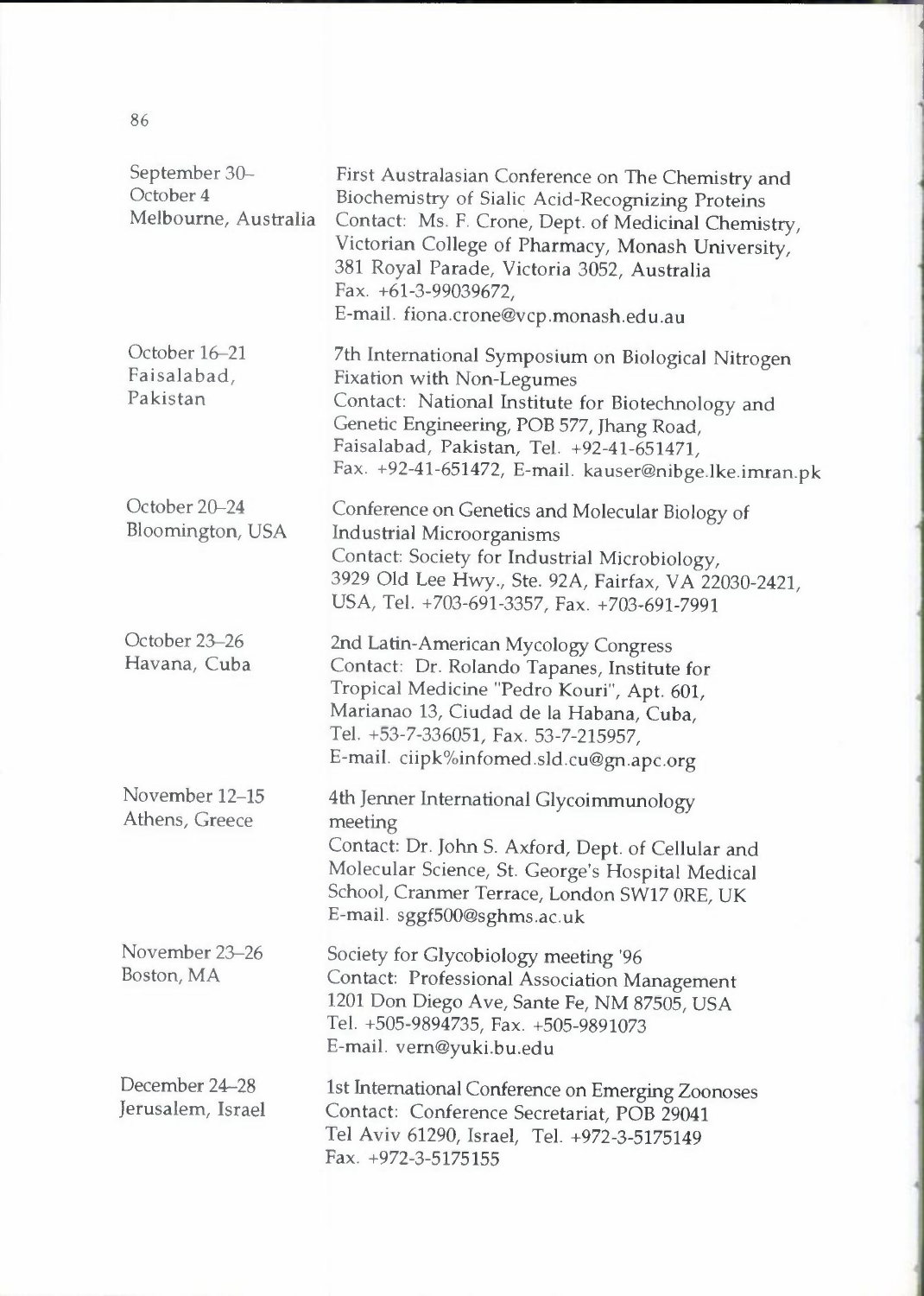#### FORTHCOMING EVENTS

| March 5-8<br>Montpellier, France | 5th Congress of the International Society of Citrus<br>Nurserymen in the Mediterranean Region<br>Contact: 5th ISCN Mediterranean Congress,<br>CIRAD-FLHOR, POB 5035, 34032 Montpellier,<br>Cedex, France. Fax. +33-67-617147                                                 |
|----------------------------------|------------------------------------------------------------------------------------------------------------------------------------------------------------------------------------------------------------------------------------------------------------------------------|
| April 13-18<br>Woods Hole, MA    | 2nd International Symbiosis Congress<br>Contact: Maria Corrcia, Dept. of Biology,<br>The City College, Convent Ave. at 138th Street,<br>New York, NY 11104, USA, Tel. +212-6508545,<br>Fax. +212-6508585, E-mail. mjc@scisun.sci.ccny.cuny.edu                               |
| April 27-30<br>Williamsburg, PA  | 5th International Conference on the Biotechnology of<br>Microbial Products<br>Contact: Society for Industrial Microbiology,<br>3929 Old Lee Hwy., Ste. 92A, Fairfax, VA 22030-2421,<br>USA, Tel. +703-691-3357, Fax. +703-691-7991                                           |
| May 27-30<br>Beijing, China      | 10th International Symposium on Biology of<br>Actinomycetes<br>Contact: Chinese Society for Microbiology, Zong Guan<br>Cun, Beijing 10080, China, Fax. +86-10-2560912                                                                                                        |
| June 8-13<br>Parma, Italy        | 13th Congress of the International Society for<br>Human and Animal Mycology<br>Contact: IMEDEX, Bruistensingel 360, POB 3283,<br>5203 Hertogenbosch, The Netherlands,<br>Tel. +31-73-429285, Fax. +31-73-414766<br>E-mail. imedex@pi.net                                     |
| July $1-5$<br>Budapest, Hungary  | International Congress of Stress of Life -<br>Stress and Adaptation from Molecules to Man<br>Contact: Dr. P. Csermely, Institute of Biochemistry I,<br>Semmelweis University, POB 260, 1444 Budapest,<br>Hungary, Tel.&Fax. +36-1-266-6550,<br>E-mail. stress@puskin.sote.hu |
| July 21-25<br>Sydney, Australia  | 10th International Congress of Protozoology<br>Contact: Congress Secretariat, Prof. David J. Patterson,<br>School of Biological Sciences, A08, University of<br>Sydney, Sydney NSW 2006, Australia<br>Tel. +61-2-3512438, Fax. +61-2-3514119<br>E-mail. djp@bio.usyd.edu.au  |